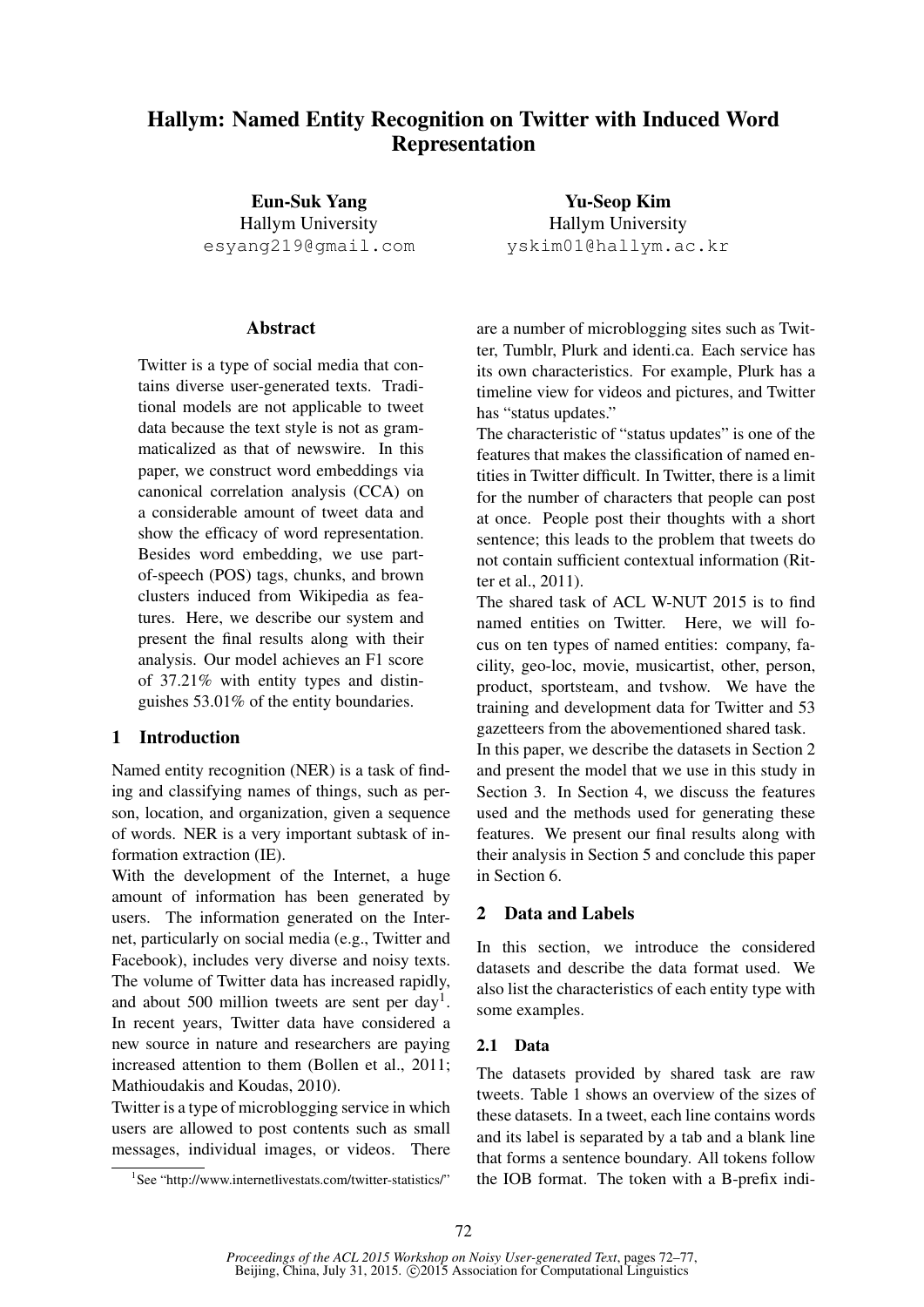cates the beginning of a named entity and the token with an I-prefix indicates the inside of a named entity. An I-prefix only follows after a token with a B-prefix. An O tag indicates that a token does not belong to a specific named entity.

| Data  | <b>Tweets</b> | <b>Tokens</b> |
|-------|---------------|---------------|
| train | 1.795         | 37,899        |
| test  | 1.000         | 16,261        |

Table 1: An overview of datasets.

## 2.2 Labels

In the system, we focus on the following ten types of named entities:

- company The name of a company or a brand e.g., Snapchat, Twitter, and Facebook
- facility The name of an institution such as a museum, a center, or a restaurant e.g., Iowa City schools and Disneyland
- geo-loc The name of a city or country e.g., Chicago and Russia
- movie The title of a movie e.g., Interstellar and Inception
- musicartist The name of music groups or disc jockeys (DJs) e.g., Taylor Swift and Lady Gaga
- other A phrase that can be used generally such as the name of a ceremony or an anniversary, or the title of a song e.g., X-mas and Murphy's law
- person The name of a person; it can be the person's full name, last name, or first name e.g., Steve King and Ellen
- product The name of a product e.g., Nokia 5800 and Coke

sportsteam The name of a sports team e.g., Arsenal and West Ham

tvshow The title of a television (TV) show e.g., The Persuaders and Pretty Little Liars

#### 3 Model

Conditional Random Fields (CRFs) (Lafferty et al., 2001) and its variants have been successfully applied to various sequence labeling tasks (Maaten et al., 2011; Collins, 2002; McCallum and Li, 2003; Kim and Snyder, 2012; Kim et al., 2015b; Kim et al., 2015a; Kim and Snyder, 2013a; Kim and Snyder, 2013b). The NER task produces a sequence of named entity tags,  $y = (y_1 \dots y_n)$ , given a sequence of words,  $x = (x_1 \dots x_n)$ . We model the conditional probability  $p(y|x; \theta)$  using linear-chain CRFs:

$$
p(y|x; \theta) = \frac{\exp(\theta \cdot \Phi(x, y))}{\sum_{y' \in \mathcal{Y}(x)} \exp(\theta \cdot \Phi(x, y'))}
$$

where  $\theta$  denotes a set of model parameters.  $\mathcal{Y}$ returns all possible label sequences of x, and  $\Phi$ maps  $(x, y)$  into a feature vector that is a linear sum of the local feature vectors:  $\Phi(x, y) =$  $\sum_{j=1}^{n} \phi(x, j, y_{j-1}, y_j)$ . Given the fully labeled sequences  $\{(x^{(i)}, y^{(i)})\}_{i=1}^N$ , the objective of the training is to find  $\theta$  that maximizes the log likelihood of the training data under the model with  $l_2$ -regularization:

$$
\theta^* = \underset{\theta}{\operatorname{argmax}} \sum_{i=1}^N \log p(y^{(i)} | x^{(i)}; \theta) - \frac{\lambda}{2} ||\theta||^2.
$$

## 4 Features

In this section, we describe a variety of features that we have used in this study. We also used CRFsuite<sup>2</sup> because it makes the application of new features easy. Apart from the base features and gazetteer features provided by the organizers, we have used the following new features: POS tags, chunks, brown clustering, and word representation. Our model is composed of the following features:

#### 4.1 Base features

Base features include the gazetteer features and orthographic features. In the NER task, a huge amount of unlabeled data is often used for identifying unseen entities. There are already 53 gazetteers in the baseline system. The maximum window size for gazetteer features is 6, and the model will learn the named entity type associated

<sup>2</sup> http://www.chokkan.org/software/crfsuite/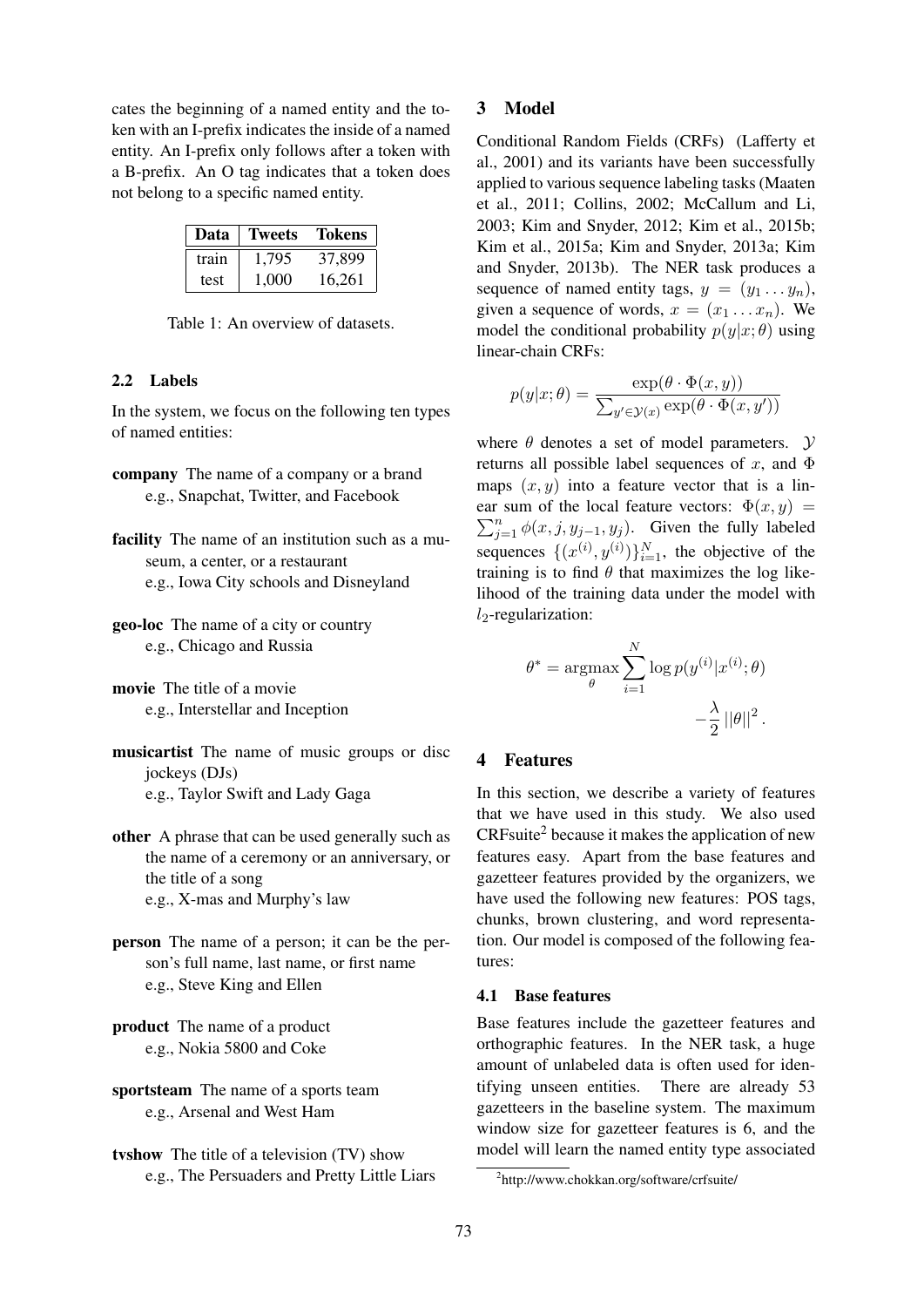with a specific phrase, if it is in one or more of the gazetteer lexicons. Orthographic features can be divided into five types. The orthographic feature templates are as follows:

- *n*-gram:  $w_i$  for i in  $\{-1,0,1\}$ , conjunction of previous word and current word  $w_{i-1}|w_i$  for  $i$  in  $\{-1,0\}$ .
- Affixes: Prefixes and suffixes of  $x_i$ . The first and last n characters ranging from 1 to 3.
- Capitalization: There are two patterns of capitalization: One is an indicator of capitalization for the first character, and the other is an indicator of capitalization for all characters.
- Digit: There are three patterns for numbers: i) Whether the current word has a digit, ii) whether the current word is a single digit, and iii) whether the current word has two digits.
- Non-alphabet: Whether the current word contains a hyphen and other punctuation marks. Among the other punctuation marks is the  $colon$ ). In general, what follows right after a colon mark represents a feature weight. To make the model learn correctly, we normalize only the colon mark.

## 4.2 POS tags and chunks

In the NER task, POS tags and chunks contain very useful information for finding and classifying named entities. We predict POS tags and chunks by using a model trained with Twitter data. For POS tags, we use a model trained with the Penn Treebank-style tagset (Ritter et al., 2011). In a model, some Twitter-specific tags are added by Ritter et al. (2011): retweets, @usernames, #hashtags, and urls. For chunks, we use a named entity tagger<sup>3</sup> by Ritter et al.  $(2012)$ . Predicted tags are used as features as follows:

- POS tag: a conjunction feature with the current word and the current POS tag  $w_0|p_0$ .
- Chunk tag: a unigram feature for chunk tag  $c_0$  and a conjunction feature with the current word and the current chunk tag  $w_0|c_0$ .

#### 4.3 Brown clustering

Brown clustering is a hierarchical clustering method that groups words into a binary tree of classes (Brown et al., 1992). We downloaded a brown clustering<sup>4</sup> based on Wikipedia provided by Turian et al. (2010). We used whole bit string of the current word.

### 4.4 Word representation

As a new source, tweet data are not applicable to the traditional model because of the different text structure. For a new model, it is natural to use annotated data. However, it is difficult to create new labeled data for a rapid generation of tweets. Instead of constantly annotate new data, the general solution is creating induced word representations from a large body of unlabeled data (Mikolov et al., 2013; Pennington et al., 2014; Kim et al., 2014; Anastasakos et al., 2014). A lot of previous work have used CCA because of its simplicity and generality (Kim et al., 2015c; Kim et al., 2015d; Stratos et al., 2014; Kim et al., 2015b). We create a word representation by using the canonical correlation analysis (Hotelling, 1936). Furthermore, word embeddings are induced from 13 million tweets containing 270 million tokens. The dimension of word embeddings we used is 50 with words occurring more than twice in the data . The window size for the contextual information is 3: the current word and a word to the left and the right of the current word.

## 5 Results

## 5.1 Error analysis

Twitter contains noisy and informal style text, and most of the state-of-art applications show a weak performance on Twitter data (Ritter et al., 2011). In this section, we check the errors for noisy text from the baseline system and categorize them. The last two errors are related to user-generated texts such as Twitter data.

Unseen word sequences: The main cause of this error is in a previously unseen sequence. A huge number of tweets are posted on Twitter every day and they contain up-to-date information on events. The most recent information such as new product information can lead to the formation of unprecedented word sequences. These sequences do not appear in

<sup>&</sup>lt;sup>3</sup>https://github.com/aritter/twitter\_nlp

<sup>4</sup> http://metaoptimize.com/projects/wordreprs/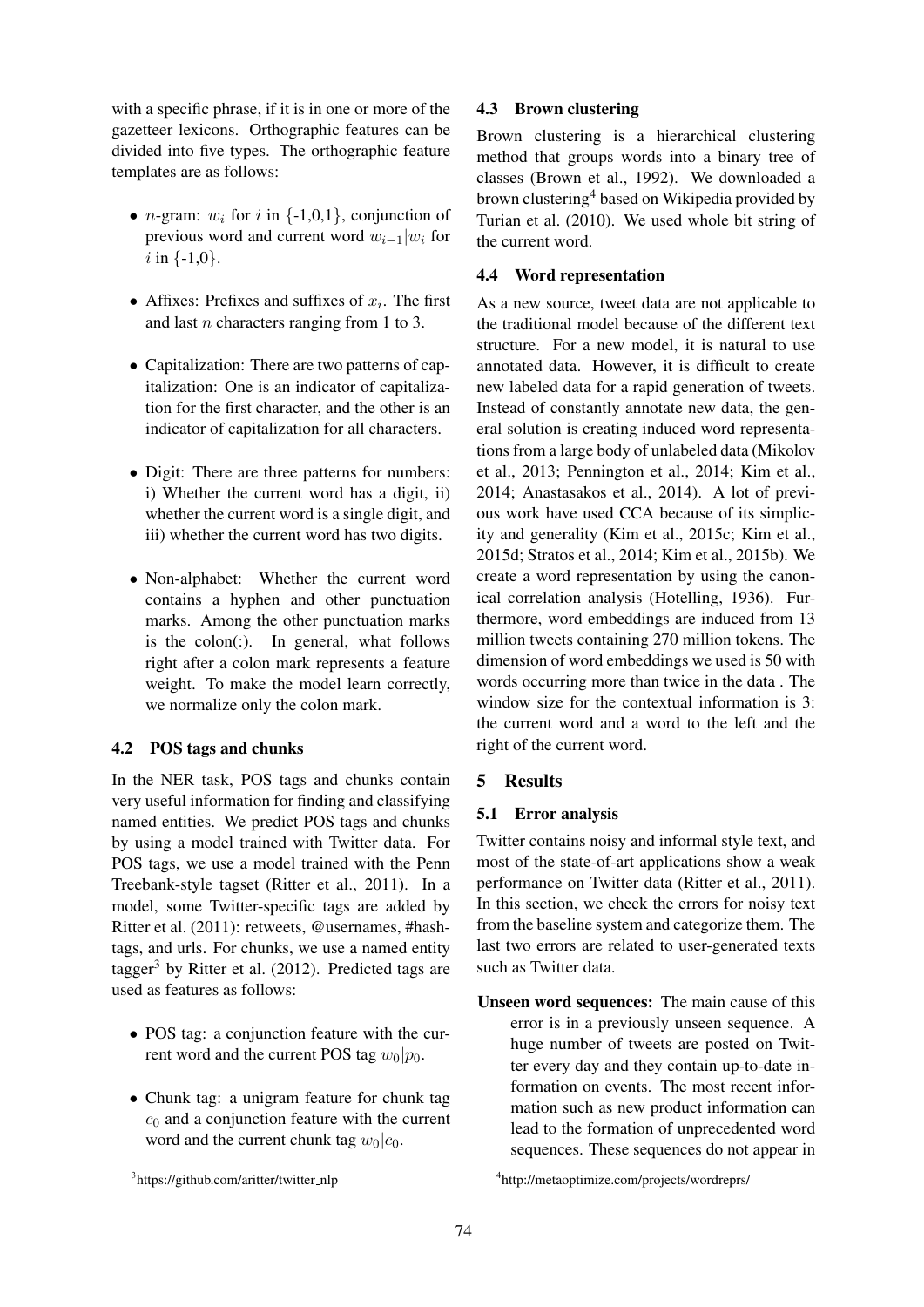|                | $M_{noEmbedding}$ |       |       | $M_{Embedding}$ |       |       | $+/-$     |
|----------------|-------------------|-------|-------|-----------------|-------|-------|-----------|
| <b>Type</b>    | P                 | R     | F1    | P               | R     | F1    |           |
| <b>Overall</b> | 35.95             | 31.92 | 33.81 | 39.59           | 35.10 | 37.21 | $\ddot{}$ |
| company        | 27.59             | 20.51 | 23.53 | 32.14           | 23.08 | 26.87 | $+$       |
| facility       | 24.14             | 18.42 | 20.90 | 32.00           | 21.05 | 25.40 | $+$       |
| geo-loc        | 42.66             | 52.59 | 47.10 | 46.00           | 59.48 | 51.88 | $^{+}$    |
| movie          | 14.29             | 6.67  | 9.09  | 8.33            | 6.67  | 7.41  |           |
| musicartist    | 0.00              | 0.00  | 0.00  | 7.69            | 2.44  | 3.70  | $^{+}$    |
| other          | 18.33             | 16.67 | 17.46 | 20.49           | 18.94 | 19.69 | $+$       |
| person         | 53.27             | 61.99 | 57.30 | 56.99           | 64.33 | 60.44 | $+$       |
| product        | 3.57              | 2.70  | 3.08  | 14.29           | 8.11  | 10.34 | $^{+}$    |
| sportsteam     | 62.50             | 7.14  | 12.82 | 54.55           | 8.57  | 14.81 | $^{+}$    |
| tyshow         | 0.00              | 0.00  | 0.00  | 0.00            | 0.00  | 0.00  |           |

Table 2: Results for model with and without word embedding.  $M_{noEmbedding}$  and  $M_{Embedding}$  represent the model with and without word embedding, respectively. The rightmost column shows the decrease or increase in the F1 score with respect to the model without word embedding.  $M_{Embedding}$  denotes our final model.

the training data and gazetteers, and thus, the model cannot learn them.

- Foreign languages: This error is caused by tweets written in languages other than English. Words written in foreign languages are annotated by the O tag and not include a named entity. However, some words have the same spelling as an English word and thus, activate the gazetteer features. This problem leads to words with the O tag being predicted as a named entity type.
- Type disambiguation: There are some words that have the same spelling but belong to different types according to the contextual information. This error is often observed for named entities such as *sportsteam* and *musicartist*. The word sequences with this error have a correctly distinguished entity boundary but predict the wrong entity type. For example, *Tampa Bay* in "Losing to the Penguins quasi-AHL lineup in December is a non-issue for *Tampa Bay*" is an entity for *sportsteam*, but the model classifies it as *geo-loc* instead of *sportsteam*. In another example, the names of two music artists in "Will *Shawn Mendez* be opening up for *Taylor Swift*" are predicted as *person* and not as *musicartist*.
- Informal name or abbreviations: Twitter users compress what they want to say to meet the limit of 140 characters. This leads to informal texts unlike in news articles. Note

that abbreviations do not indicate official full forms such as airports or countries. For example, *Southie* in "Proud that the 1st modern Olympic Champion is James Brendan Connolly of *#Southie* ." is an informal name of *South Boston*, and this word does not appear in the training set and gazetteers. With respect to abbreviations, people use abbreviattions for indicating a day or a month, such as *Mon* for Monday and *Jan* for January. These words are contained in gazetteers and activate the gazetteer features. A model makes errors by predicting them as named entities.

Hashtag: A hashtag is a combination of the "#" sign and some characters for organizing word sequences as searchable links in Twitter. The rule is to not use any space between the characters in the hashtag. For instance, the word *New Delhi* is transformed into *#NewDelhi* as a hashtag, so it is difficult to check the gazetteer lexicons for such text.

#### 5.2 The effectiveness of word embedding

In this subsection, we describe the effectiveness of word embedding by analyzing the results obtained by using the model with and without word embedding. The only difference between both the models is the use of brown clustering and the word representation based on CCA.

In the NER task, the F1 score is a more appropriate metric than accuracy. Most of the labels in the NER data contain the O tag, indicating that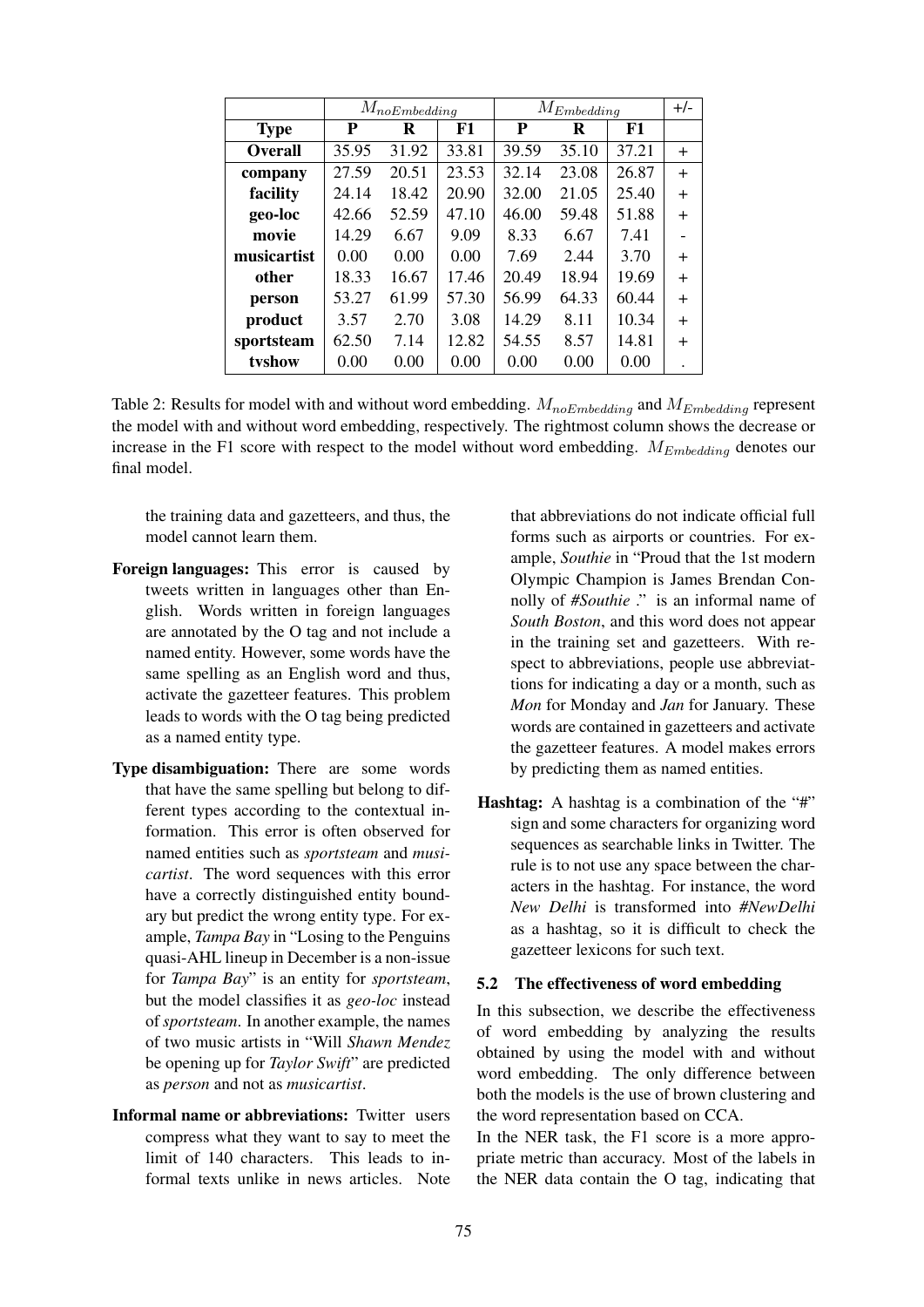they are not an entity. Since this leads to high accuracy, by using the F1 score, we obtain a more reasonable harmonic function of the precision and the recall.

Table 2 shows the results obtained by using models with and without word embedding. As shown in table 2, brown clustering and word embedding have a good effect on performance. All types of entities except *movie* show error reduction. For determining the efficacy of word embedding, we compare the errors between the models without word embedding and with word embedding. We find that word embedding plays an important role in resolving the problem of unseen word sequences and the problem of type disambiguation. First, the model without word embedding does not learn about an entity *ipad Mini Retina 2nd Generation 16GB wifi* because some of the words do not appear in the training data. In contrast, the model with embedding can learn unseen words from the induced word representation. This helps the model to predict that the abovementioned entity indicates a product name. The model without word embedding also has the problem of disambiguation of a word *Edison* because the model only learns that this word is a person's name from the gazetteers. However, in the word sequence "Edison #weather on January 16 , 2015", *Edison* indicates a town in New Jersey. The model with word embedding is provided additional information by the word embedding process and predicts the abovementioned word as *geo-loc* correctly.

## 6 Conclusion

In this paper, we described the data and features used for generating our model. Besides POS tags and chunk tags, we used a word representation based on CCA for improving the model's performance. Our final model shows an error reduction of 14.08% from the baseline system. We also presented some primary and Twitter-specific problems by categorizing errors.

#### References

- Tasos Anastasakos, Young-Bum Kim, and Anoop Deoras. 2014. Task specific continuous word representations for mono and multi-lingual spoken language understanding. In *ICASSP*, pages 3246–3250. IEEE.
- Johan Bollen, Huina Mao, and Xiaojun Zeng. 2011.

Twitter mood predicts the stock market. *Journal of Computational Science*, 2(1):1–8.

- Peter F Brown, Peter V Desouza, Robert L Mercer, Vincent J Della Pietra, and Jenifer C Lai. 1992. Class-based n-gram models of natural language. *Computational linguistics*, 18(4):467–479.
- Michael Collins. 2002. Discriminative training methods for hidden markov models: Theory and experiments with perceptron algorithms. In *Proceedings of the ACL-02 conference on Empirical methods in natural language processing-Volume 10*, pages 1–8. Association for Computational Linguistics.
- Harold Hotelling. 1936. Relations between two sets of variates. *Biometrika*, pages 321–377.
- Young-Bum Kim and Benjamin Snyder. 2012. Universal grapheme-to-phoneme prediction over latin alphabets. In *EMNLP*, pages 332–343. Association for Computational Linguistics.
- Young-Bum Kim and Benjamin Snyder. 2013a. Optimal data set selection: An application to graphemeto-phoneme conversion. In *HLT-NAACL*, pages 1196–1205. Association for Computational Linguistics.
- Young-Bum Kim and Benjamin Snyder. 2013b. Unsupervised consonant-vowel prediction over hundreds of languages. In *ACL (1)*, pages 1527–1536.
- Young-Bum Kim, Heemoon Chae, Benjamin Snyder, and Yu-Seop Kim. 2014. Training a korean srl system with rich morphological features. In *ACL*, pages 637–642. Association for Computational Linguistics.
- Young-Bum Kim, Minwoo Jeong, Karl Stratos, and Ruhi Sarikaya. 2015a. Weakly supervised slot tagging with partially labeled sequences from web search click logs. In *HLT-NAACL*, pages 84–92. Association for Computational Linguistics.
- Young-Bum Kim, Karl Stratos, Xiaohu Liu, and Ruhi Sarikaya. 2015b. Compact lexicon selection with spectral methods. In *ACL*. Association for Computational Linguistics.
- Young-Bum Kim, Karl Stratos, and Ruhi Sarikaya. 2015c. Pre-training of hidden-unit crfs. In *ACL*. Association for Computational Linguistics.
- Young-Bum Kim, Karl Stratos, Ruhi Sarikaya, and Minwoo Jeong. 2015d. New transfer learning techniques for disparate label sets. In *ACL*. Association for Computational Linguistics.
- John Lafferty, Andrew McCallum, and Fernando CN Pereira. 2001. Conditional random fields: Probabilistic models for segmenting and labeling sequence data.